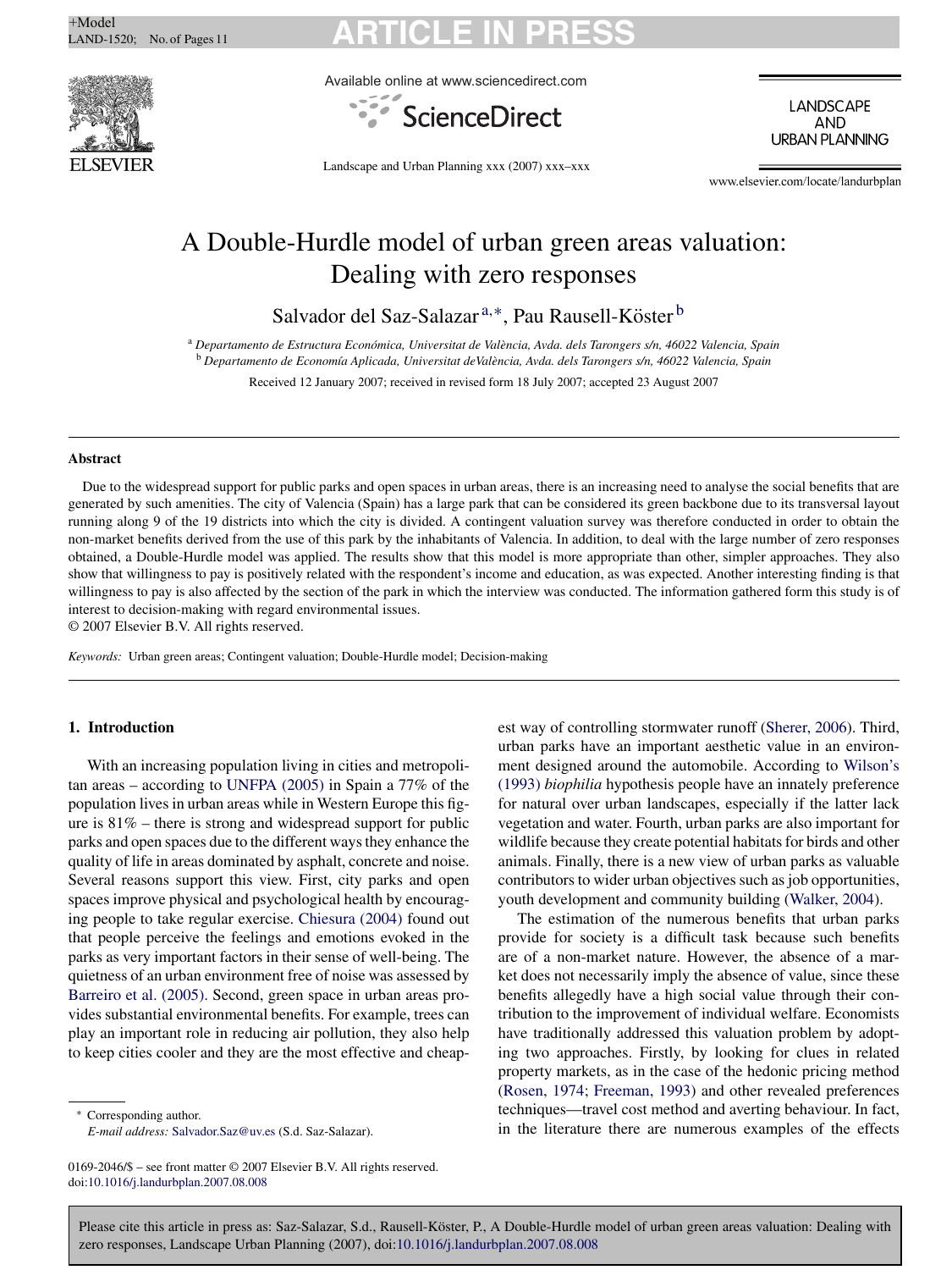of urban parks and open spaces on residential property values (see, for example, [Jim and Chen, 2006a; Mansfield et al.,](#page-9-0) [2005; Hobden et al., 2004; Bengochea, 2003; Tajima, 2003;](#page-9-0) [Geoghegan, 2002; Din et al., 2001; Bolitzer and Netusil, 2000;](#page-9-0) Luttik, 2000; Tyrväinen, 1997; Tyrväinen and Meittinen, 2000; [Powe et al., 1995; Palmquist, 1992\).](#page-9-0) However, this traditional approach typically capture only the proximal residential benefits of urban parks [\(Loomis et al., 2004\),](#page-9-0) ignoring other potential benefits such as those described earlier. It would therefore seem more appropriate to use a second group of techniques called stated preferences methods which, in principle, allow the researcher to capture all the range of benefits arising from urban parks. Among this second group of techniques, the contingent valuation method (CVM) ([Mitchell and Carson, 1989\)](#page-9-0) is the most widely used methodology to value non-market and public goods. As [Smith \(2006\)](#page-10-0) points out, the CVM is a technique that has been developed in the last 50 years. This technique involves the direct questioning of people to elicit their willingness to pay (WTP) for a particular good or service that implies an improvement in their well-being. The attraction of this methodology is that it facilitates the construction of a market in which the researcher can observe an economic decision directly related to the good in question [\(Carson, 1991\).](#page-9-0) The number of papers that have applied the CVM to this valuation topic is still small in comparison to the revealed preference techniques (see, for example, Saz and García-Menéndez, 2007; Jim and Chen, 2006b; [Damigos and Kaliampakos, 2003; Willis, 2003; Breffel et al.,](#page-9-0) 1998; Tyrväinen and Väänänen, 1998).

In this paper, we apply the CVM to estimate the social benefits arising from the use of an urban park in the city of Valencia (Spain). This park, which covers more than 117 ha and is located in the dry bed of the Turia River, can be considered the green backbone of the city. The information gathered from this study is of interest in decision-making on environmental issues. However, environmental issues are so complex in nature that their study must be addressed from an interdisciplinary point of view, so CVM, like any other methodology, has its limitations ([Hausman, 1993; Diamond and Hausman, 1993, 1994;](#page-9-0) [Diamond, 1996\)](#page-9-0) and on its own cannot provide the definitive answer to any major policy question [\(Carson, 1998\).](#page-9-0)

Apart from the estimation of the social benefits, this study also deals with the issue of zero responses by applying a Double-Hurdle model [\(Cragg, 1971\).](#page-9-0) When an open-ended question is used in the valuation scenario, this model distinguishes between factors affecting whether or not respondents are in the market for this public asset, and factors that affect the stated amount that they are willing to pay. The results obtained show that this approach is more appropriate than other approaches, e.g. the Tobit model, that do not explicitly account for these two decisions taken by the respondent facing a CVM interview. In order to validate our results from a theoretical point of view, attention is also paid to the sign and signification of the variables that explain the variation in stated bid values.

The article first describes the public asset valued. It then presents the survey process, the empirical models chosen and the main results obtained. Finally, conclusions and policy recommendations follow.

#### 2. Case study: "El Jardín del Túria"

Valencia, with a population of 807,396 inhabitants, is the third most populated city in Spain. The River Túria used to cross the city from the west to the east on its way to Mediterranean Sea. However, after the tragic flooding of 1957, the course of the river was altered and with the passage of time the dry bed was converted (little by little and with a lack of planning until the 1980s) into an urban park known as "El Jardín del Túria". This park covers an area of  $1,173,270 \,\mathrm{m}^2$ , making up 27.17% of the total green areas of the city. However, despite the provision of greenbelts, Valencia with an average of  $5.41 \text{ m}^2$  of green areas per inhabitant, still falls considerably short of the general target established by the World Health Organisation of a minimum of  $9 \text{ m}^2$  of green space per city dweller.

"El Jardín del Turía" can be considered the green backbone of the city due to its transversal layout from west to east and the fact that it is adjacent to 9 of the 19 districts into which the city is divided (see [Fig. 1\).](#page-2-0) Along this transversal layout the ten different sections that make up the park share some common morphology derived from the original course of the river. Nevertheless, these sections form a series of consecutive parks that differ both in their landscape form and in the facilities and uses that they offer the visitor.

The vast majority of people that use the park come from the city of Valencia itself since the park is primarily a space for recreation and relaxation for the inhabitants of the adjoining areas trying to escape from noise and pollution. Non-resident users account for 13.7% of visitors and are mainly to be found in the area of the park that has been given over to "La Ciudad de las Artes y de las Ciencias", now an international tourist attraction for the city due to the different museums it houses.

According to our data, the park is mainly used for walking, for sports as football, jogging and cycling, and as a meeting place for friends. With regard to the duration and frequency of visits, a 78% of the visitors stated that their visits last longer than 40 min, while a 37.5% stated that they visit the park more than five times per month. Apart from this, the park is also used by the local authorities as a place for public events such as live music concerts, firework displays and other public performances and exhibitions. However, it is also important to remember that given its transversal layout and extensive nature, the park is a valuable contributor to community building strengthening the ties among neighbourhoods of different socio-economic status.

#### **3. Survey design**

After the pre-test stages, the final survey was fielded in spring 2005. Some of the guidelines suggested by the NOAA panel [\(Arrow et al., 1993\)](#page-9-0) were followed during the different stages of the survey process. In particular, special attention was paid to the pre-test of the questionnaire, the reminder of alternative expenditure possibilities that compete for the respondent's resources and the inclusion of a variety of other questions that later help to interpret the responses to the primary valuation question. However, as a consequence of funding restraints we used a direct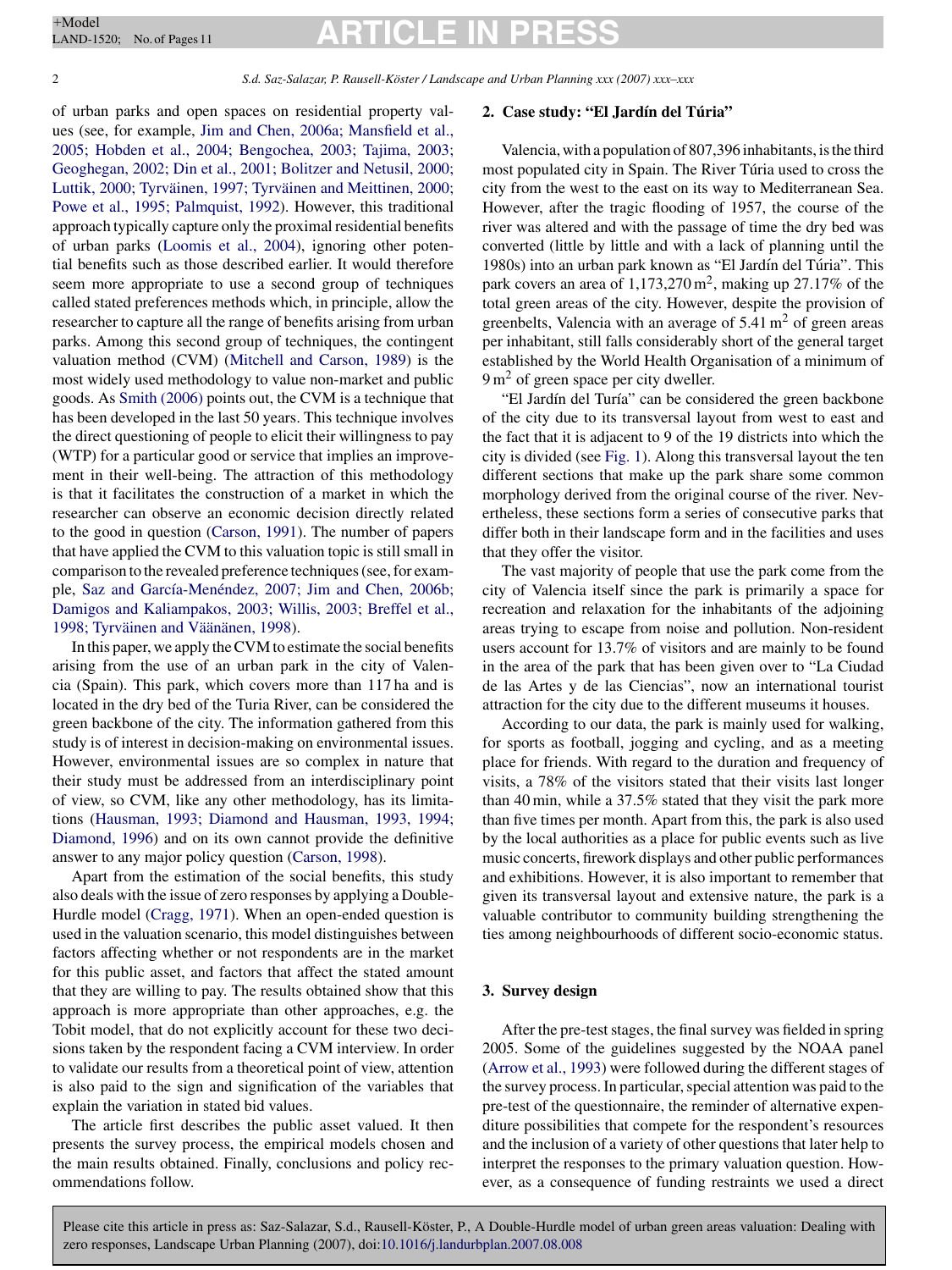

<span id="page-2-0"></span>

Fig. 1. Location of the Jardín del Túria and the different districts of the city of Valencia.

open-ended question instead a close-ended question that would have required a higher sampling effort in order to be statistically efficient. As [Mitchell and Carson \(1989\)](#page-9-0) point out, some researchers advocate the use of the discrete choice or closeended elicitation format because they believe that this technique makes the task of answering a contingent valuation question easier. Nevertheless, if it were not for this methodological consideration, contingent valuation researchers would always prefer to obtain the respondent's maximum WTP amount because this gives much more information about the respondent's value for the public good in question, and therefore allows for the use of relatively straightforward statistical techniques.

A total of 1480 face-to-face interviews were conducted by more than ten well trained interviewers at the different sections of the park following random routes (see Table 1); this method was consider to have advantages over other delivery modes for the questionnaire (for example by telephone or mail). [Mitchell and Carson \(1995\)](#page-9-0) argue strongly in favour of personal interviews because the greater control possible in the interview situation is argued to be a significant advantage over less controllable mail surveys. The survey was carried out by a market research consultancy and a stratified sample was elaborated by establishing quotas according to the demographic structure of the population, so the main sample parameters (income, age, education, gender, etc.) closely resemble those of the entire population of the city. The weight assigned to each section in the final sample was calculated by considering both the population of the surrounding districts of the city as the ease of access and the kind of services that each section offers to the visitors (e.g.

the section called 'La Ciudad de las Artes' receives a larger number of visitors given that it is home to several museums and exhibition facilities).

The questionnaire was divided into three sections. To those who are not familiar with Contingent Valuation scenario design a very interesting and introductory paper that they should not to miss is [Whitehead \(2006\). T](#page-10-0)he first contained attitudinal questions in order to prepare the respondent for the answering of some more difficult questions later. Therefore, this section of the questionnaire mainly asked people about their behaviour, thus providing evidence of the different uses of the park by the visitors (e.g. duration and frequency of visits; type of activity developed, etc.).

| Table 1                                                 |  |
|---------------------------------------------------------|--|
| Number of interviews carried out by section of the park |  |

| Section             | No interviews | Weight $(\%)$ |  |
|---------------------|---------------|---------------|--|
| Parque de cabecera  | 121           | 8.18          |  |
| Campanar            | 22            | 1.49          |  |
| Atletismo           | 71            | 4.80          |  |
| Bosque Mediterráneo | 113           | 7.64          |  |
| Serranos            | 78            | 5.27          |  |
| <b>Viveros</b>      | 103           | 6.96          |  |
| Alameda             | 167           | 11.28         |  |
| Palau               | 399           | 26.96         |  |
| Gulliver            | 111           | 7.50          |  |
| Ciudad de las Artes | 295           | 19.93         |  |
| Total               | 1480          | 100.00        |  |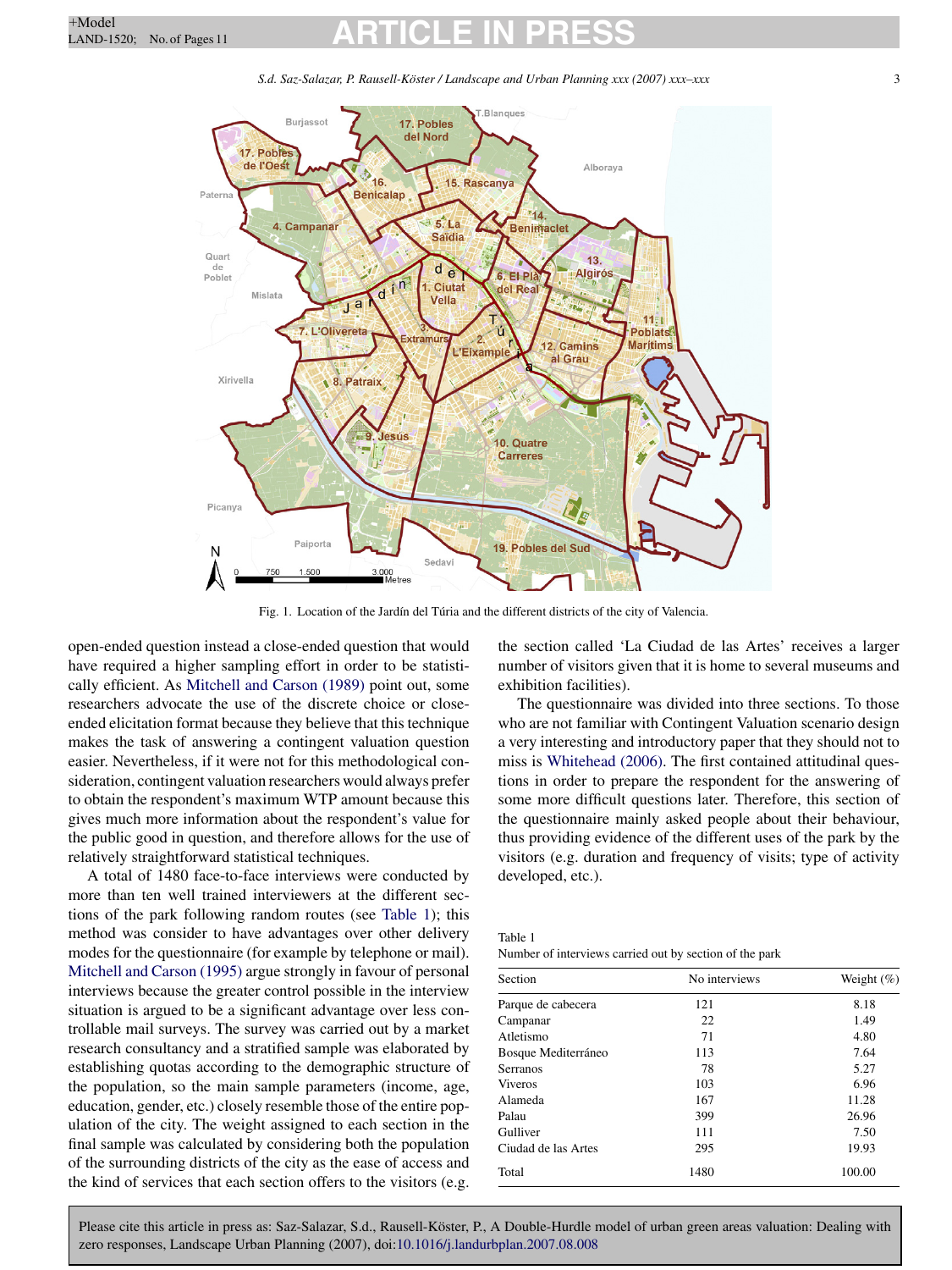#### 4 *S.d. Saz-Salazar, P. Rausell-K ¨oster / Landscape and Urban Planning xxx (2007) xxx–xxx*

The second section, focused on valuation questions, as is customary in contingent valuation exercises. In order to obtain honest responses, before the respondents were asked about their WTP, they were reminded about (i) their household income restraint; (ii) that there are other public goods which they could be asked to pay for; (iii) the current amount in Euro that the average citizen of Valencia pays each year in taxes to the city council. In particular, the WTP question was worded in this way:

"Now I want to ask you how much you would be willing to pay each year in extra property taxes considering the whole array of benefits that you receive every time you visit the park. Before answering, please remember that:

- 1. The average citizen of Valencia is currently paying  $253 \in$  per year in property taxes.
- 2. Your personal and familiar income is limited, so any additional money you would pay in extra taxes would not be available to you for other purchases.
- 3. There are others public goods to which you could be asked to pay for.

The payment vehicle chosen was an annual increase in the local taxes paid by the respondents. In Spain, in order to make more efficient the tax collection system, the citizens practically only pay a single tax to the local authorities known as 'Impuesto de bienes inmuebles' (the urban real state tax). This payment vehicle was considered to be realistic in so far as such taxes are familiar to everybody and the fact that respondents were told that the additional tax collection would be directed at the enhancement and improvement of the park's current facilities. [Bateman](#page-9-0) [et al. \(2003\)](#page-9-0) tested different payment vehicles and found that although a tax payment vehicle may give a stated WTP that is lower than the true WTP, this stated amount is substantially higher than the stated amount obtained with voluntary donations to trust funds.

The survey concluded with demographic and economic questions about the respondents and their households: their gender, their year of birth, their income after tax, the amount of formal education they have completed, the number of people they usually live with, the frequency and duration of their visits, the activities that they pursue in the park, etc. The information gathered from this section of the questionnaire is very useful in validating the results obtained from a theoretical point of view, as will be seen later.

# **4. Theoretical model**

#### *4.1. A measure of utility change*

Following [Johansson \(1993\),](#page-9-0) let us consider an individual that maximizes his utility subject to budget constraint. Then, the individual's indirect utility function can thus be written as:

$$
V = U[x(p, y, z), z] = V(p, y, z)
$$
 (1)

where *x* is a 1*·n* vector of private goods and *z* is a 1*·m* vector of public goods. The quantity demanded of private goods is a function of prices (*p*), income (*y*) and the provision or quality of environmental commodities (*z*). The indirect utility function is decreasing in prices, and increasing in income and the quality of the environment.

Let us now introduce a change in the environmental quality. Then the change in utility is:

$$
\Delta V = V(p, y, z^1) - V(p, y, z^0)
$$
 (2)

where a superscript 0 (1) denotes initial (final) levels values for the environmental good. Since the utility function is not observable, we need a money measure to evaluate the change in utility. Then let us consider the compensating variation or CV in short. This is an amount of money that:

$$
V(p, y - CV, z1) = V(p, y, z0)
$$
\n(3)

The CV represents the maximum amount of money that can be taken from the individual while leaving him just as well off as prior to the improvement. In other words, the CV is the WTP for an improvement in environmental quality. In our particular case, the individual who visits the park experiences an increase in his utility or well-being as a consequence of the different benefits that are obtained from using the park. This individual is therefore willing to pay an amount of money in order to secure this utility gain.

#### *4.2. Tobit model versus Double-Hurdle model*

A recurrent problem linked with the use of open-ended questions in contingent valuation studies is that some respondents frequently state a zero WTP for the environmental change under analysis. There are several reasons for this. Such respondents might not value the environmental change positively due to the fact that it does not enter into their preference function or because they may find it difficult to "pick a value out of the air" if they are not familiar with having to pay for the good ([Mitchell and](#page-9-0) [Carson, 1989\).](#page-9-0) Therefore, as normally nobody states a negative bid value, something that was also found to be the case in our survey, a large number of responses cluster around the zero value. The analysis of open-ended bids has traditionally been addressed using standard ordinary least-square regressions ignoring the censoring implied by zero bids. The failure to recognize explicitly the censored or truncated distribution of bids in open-ended contingent valuation surveys results in biased and inconsistent estimates of the parameters ([Halstead et al., 1991;](#page-9-0) [Maddala, 1983\).](#page-9-0) A straightforward way of addressing this problem is the Tobit model ([Tobin, 1958\)](#page-10-0) that recognizes that WTP values are censored at zero (see, for example, [Bateman et al.,](#page-9-0) [2006; Piper and Martin, 2001; Stumborg et al., 2001; Berrens,](#page-9-0) [2000; Yoo et al., 2000; Alvarez-Farizo et al., 1999; Whitehead](#page-9-0) [et al., 1995\).](#page-9-0)

However, the Tobit model only allows for one type of zero observations, namely a *corner solution* or non-use situation, since it is based on the implicit assumption that zeros arise only as a result of the respondent's economic circumstances (Martínez-Espiñeira, 2006). Therefore, alternative empirical procedures that are less restrictive may offer significant advan-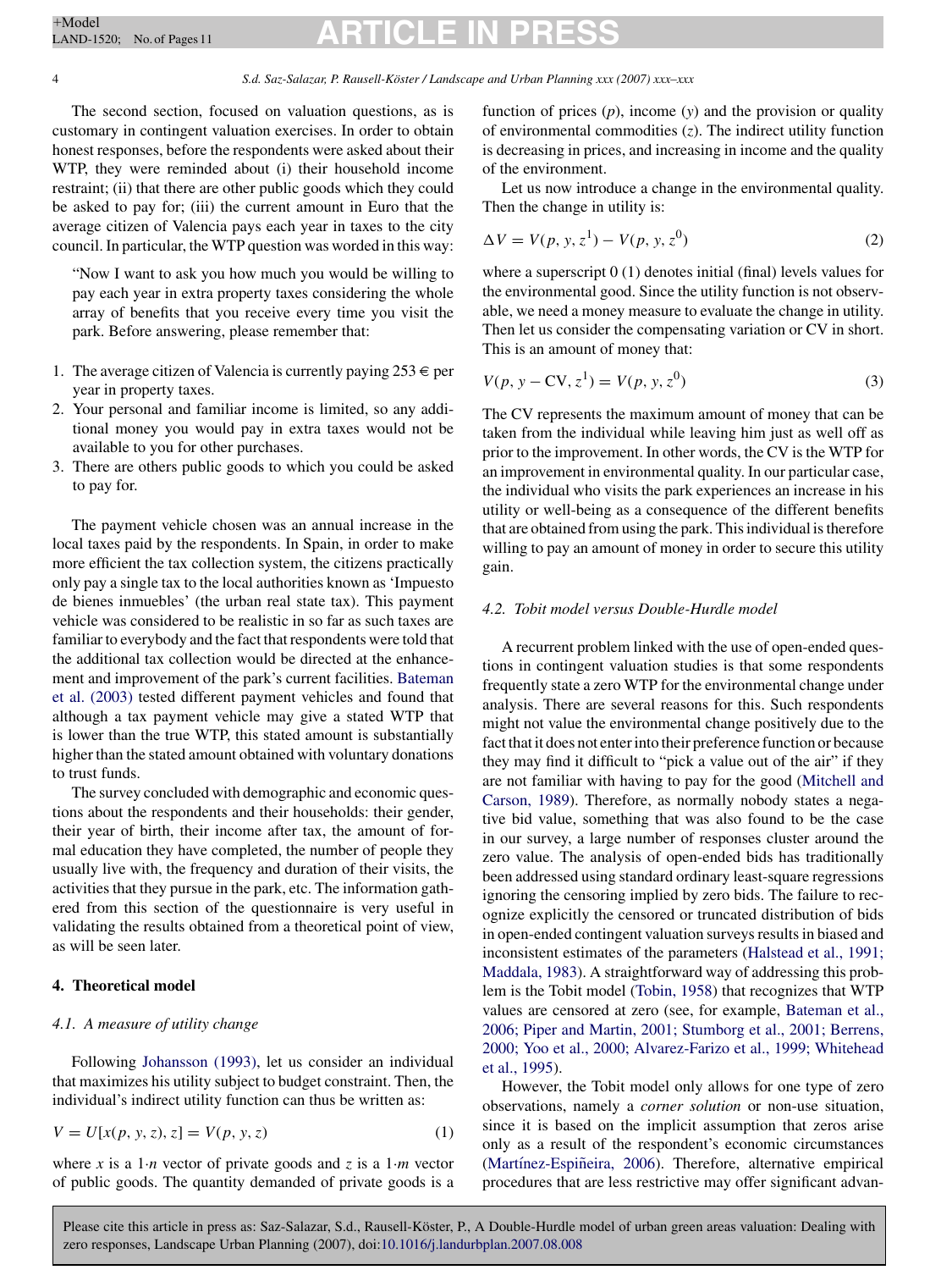tages if is assumed that the use/non-use rule is generated by a process that differs from the process generating the continuous non-zero bids [\(Goodwin et al., 1993\),](#page-9-0) i.e. the process that governs the two decisions that the individual may take, to participate or not in the market for the public, or environmental, good and the stated degree of support, are different.

Empirical models with censored distributions that allow for the possibility that these two decisions are affected by a different set of variables are referred in the literature as "Double-Hurdle" models [\(Cragg, 1971\).](#page-9-0) This name refers to the two obstacles that must be overcome before a positive value of the dependent variable is observed.

If both processes are the same, the following censoring rule is appropriate:

$$
y_i = y_i^*, \quad \text{if } y_i^* > 0
$$
  
\n
$$
y_i = 0, \quad \text{otherwise}
$$
  
\n
$$
y_i^* = X_i \beta + e_i
$$
\n(4)

where  $y_i$  is the revealed WTP for individual *i*,  $y_i^*$  the corresponding latent value of individual *i*'s actual WTP,  $e_i \sim N(0, \sigma^2)$ ,  $X_i$ a vector of the individual's characteristics and  $\beta$  is a vector of parameters. In this case a standard Tobit model is appropriate. Alternatively, if the two processes under consideration differ, the appropriate censoring rule is given by this equation:

$$
y_i = y_i^*, \quad \text{if } y_i^* > 0 \text{ and } D_i > 0
$$
  
\n
$$
y_i = 0, \quad \text{otherwise}
$$
  
\n
$$
D_i = Z_i \theta + u_i
$$
\n(5)

where  $D_i$  is a latent variable describing the participate/nonparticipate decision,  $u_i \sim N(0, \sigma^2)$ ,  $Z_i$  a vector of explanatory variables that are related to the discrete participate/nonparticipate decision and  $\theta$  is a vector of parameters.

Assuming that for each respondent the decision whether or not to participate in the market and the decision about the level of participation are made independently, the estimation of the Double-Hurdle model requires first the estimation of a Probit model to evaluate the censoring rule  $(Z_i \theta)$  and, second, the estimation of a Truncated regression model to obtain the bid function  $(X_i \beta)$  for the subsample of censored observations.

#### **5. Empirical results**

Of the full sample, only 25 individuals were unable to state a WTP despite the fact that we used an open-ended question that is more difficult to answer than a close-ended one. However, the percentage of zero bids was very high since 79% of the respondents stated a zero WTP value. Although this is a striking result, [Johnson and Whitehead \(2000\)](#page-9-0) point out that for many policy issues WTP questions generate a considerable number of zero responses. Moreover, this results is quite similar to the  $77\%$  of zero bids obtained by Kriström  $(1997)$  using an openended question, and to the  $65\%$  reported by Saz and García-Menéndez [\(2003\)](#page-9-0). If we exclude the protest responses  $(47.7\%)$ from our sample, this figure drops to a reasonable 31.2% (see Table 2). A total of 33% of those stating a zero WTP claimed

| Table 2                       |  |
|-------------------------------|--|
| Distribution of WTP responses |  |

| <b>WTP</b> | Income reported? |           |            |
|------------|------------------|-----------|------------|
|            | N <sub>0</sub>   | Yes       | Total      |
| Protest    | 86(58.1)         | 609(46.6) | 695(47.7)  |
| Zero       | 46(31.1)         | 408(31.2) | 454 (31.2) |
| Positive   | 16(10.8)         | 290(22.2) | 306(21.1)  |
| Total      | 148              | 1307      | 1455       |

Percentages in parenthesis.

not to care about the park or lack of income, while the main reason for protesting was that the respondents felt they already paid too much tax. In general, these prior findings could suggest considerable resistance to the elicitation format used, or that respondents are not used to participating in decision-making, as is the case in Spain.

An important issue in CV research is the treatment of individuals for whom some information is missing in the data set of explanatory variables. For example, usually income is a question that respondents tend to be reluctant to answer. This variable is a key factor in explaining differences across individuals in their WTP for a good or service. In our case, as is shown in Table 2, a 10.2% of respondents refused to answer this question, while [Alvarez-Farizo et al. \(1999\)](#page-9-0) reported a higher percentage (19.5%). Here, the problem could arise if there is some relationship between income non-response and type of bid made suggesting, for example, that income non-reporting and protest bidding is not a random process. If it is the case, missing information of the explanatory variables of interest could result in a sample selection bias problem when estimating willingness to pay equations. In our case, although respondents who refused to answer the income question appear to have a slight tendency to report protest bids compared to respondents who reported their income (i.e. 58.1% compared to 46.6%), this difference is not so evident, an hence problematic, as the difference by 24.5 percentage points reported by [Alvarez-Farizo et al. \(1999\)](#page-9-0) for an Environmental Sensitive Area in Scotland. In addition, if we consider the genuine zeros there is no difference between those who did not reported their income and those other that reported it because they represent the same percentage (31%).

In [Table 3](#page-5-0) we present the mean WTP using the continuous data and excluding the protest responses, as is customary in CV exercises. In this respect, such responses are defined as zero WTP values given in protest against a particular aspect of the hypothetical market presented to the respondents. Normally, these respondents value the public good under consideration positively. However, they reject the payment for several reasons, as has been mentioned in the previous paragraph. When calculating the mean WTP, we distinguished among the different sections of the park where the interview was conducted. The mean WTP for the full sample is 7.6  $\in$  with a standard error of 19.11  $\in$ , while some sections exhibit a higher value due to the particular facilities that they offer to the visitors, as in the case of the section named "Atletismo" and "Serranos" which are the only sections with sporting facilities. The high valuation of the sec-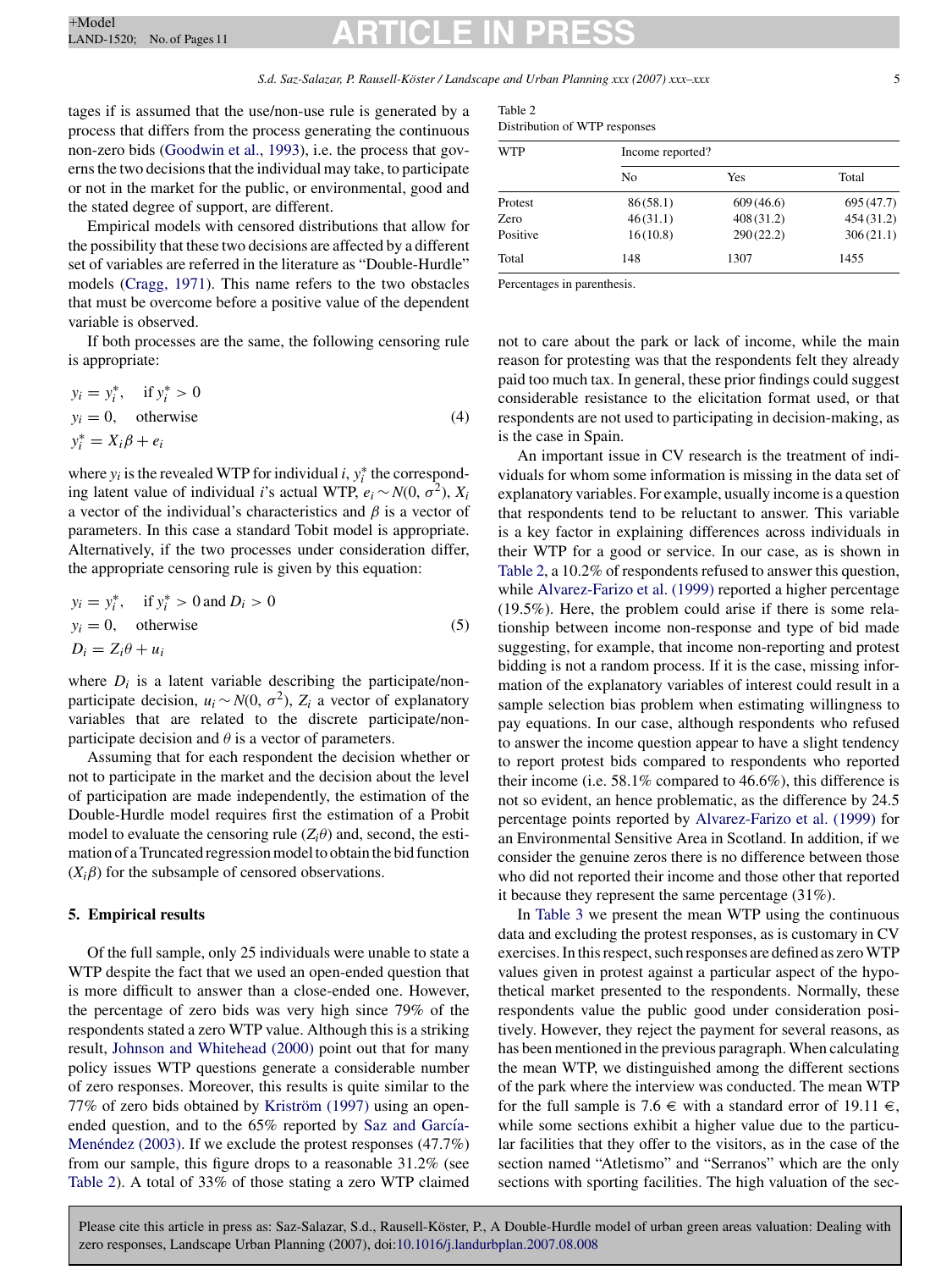<span id="page-5-0"></span>6 *S.d. Saz-Salazar, P. Rausell-K ¨oster / Landscape and Urban Planning xxx (2007) xxx–xxx*

Table 3 Mean WTP by section of the park  $(\epsilon)$ 

| Section             | Mean WTP | Standard deviation | Maximum WTP |
|---------------------|----------|--------------------|-------------|
| Parque de cabecera  | 7.35     | 16.79              | 100         |
| Campanar            | 6.80     | 8.43               | 20          |
| Atletismo           | 10.92    | 21.74              | 90          |
| Bosque Mediterráneo | 10.98    | 28.86              | 150         |
| <b>Serranos</b>     | 9.56     | 21.67              | 100         |
| <b>Viveros</b>      | 5.83     | 9.18               | 50          |
| Alameda             | 8.79     | 20.38              | 150         |
| Palau               | 9.00     | 19.42              | 150         |
| Gulliver            | 2.66     | 7.35               | 40          |
| Ciudad de las Artes | 4.73     | 17.95              | 150         |
| Full sample         | 7.60     | 19.11              | 150         |

*Source*: Our own calculations.

tion "Bosque Mediterráneo" is due, we believe, to the amenity value of this section which is characterised by exuberant vegetation. In the "Alameda" section the high value obtained could be explained by the fact that this section goes around the highest income areas of the city. The low value obtained in the "Gulliver" could be explained, conversely, by the fact that this section is next to lowest income areas of the city. The low valuation of the section "Ciudad de las Artes" could be due to the previously mentioned fact that this section houses several museums and recreation facilities for which an entry fee is charged. It would seem, therefore, that people are not willing to pay any more for using the free-access recreation area that surrounds these feepaying facilities. In fact, both the number of protest bids as the number of real zeros are very high in this area reaching an overall percentage of 88%. In any case, these early findings should be considered with caution until we have estimated a valuation or bid function.

In order to get an idea of how much the WTP obtained is we deemed it appropriate to compare this figure with the money that the city council is currently spending on the maintenance of gardens and parks. So, as is shown in Table 4, the total cost spent on the maintenance of parks and gardens is divided by the number of households and multiplied by the relative surface of "Jardín del Túria"  $(26.76%)$  obtaining that the average expenditure in this park per household is  $4.62 \in$ . If we now compare this latter figure with the estimated WTP (7.60  $\in$  ) we can see that the benefits derived from the use of the park are a 64% higher than the provision costs. As it is rather obvious, this direct comparison can lead us to conclude quickly that this it is a social optimum. However, to be accurate it would be necessary to consider both the investment made throughout the years as the alternative benefits that would arise if the area covered by the park had been dedicated to alternative uses. Regarding this latter issue, the only alternative use that many years ago was contemplated for this area was the construction of a motorway

given its transversal layout from west to east. Fortunately, this alternative option, strongly influenced by the prevailing at-allcosts development vision of the late sixties and early seventies before the oil crisis, was rejected because it had meant a clear deterioration of the environmental quality.

Now we could wonder if positive WTP values are realistic or not. So, from the data obtained both from the property cadastre as the City Council Office for Economic and Finances Affairs, we know that  $155,775,000 \in$  were collected in 2005 in property taxes and that the number of real states units – of all kind – was 614,690, then the average amount paid by an owner in property taxes was  $253.4 \in$ . Therefore, the mean WTP obtained means an increase of 2.5% for an average property tax, what represents a very reasonable increase being at all unrealistically high.

The empirical analysis of the bid function was conducted in such a way as to allow a comparison of the Tobit model with the Double-Hurdle model. Of the 1455 interviews with a stated WTP, 666 were completed to the extent necessary for regression analysis, once the protest responses and any observation with item non-response on any variable in the questionnaire have been dropped. In [Table 5](#page-6-0) we present the description of the variables used in the empirical analysis. The dependent variable is the WTP (in Euros) stated by the individual in the open-ended question, while independent variables include the respondent's household income, level of education, three dummy variables equal to one if the interview was conducted in the sections called "Alameda", "Ciudad de las Artes" and "Gulliver", age, frequency of visits, and a last dummy variable equal to one if the respondent is of Spanish nationality.

The results for the Tobit model are reported in two first columns of [Table 6,](#page-6-0) while the other columns show the results of the Double-Hurdle model using the same set of explanatory variables. A specification test that evaluates the Double-Hurdle model against the Tobit model is directly obtained through a comparison of the log–likelihood functions values of the Tobit, Probit and Truncated models estimated. Assuming that the same set of explanatory variables appears in all three equations estimated, the following value  $\lambda$  will be distributed as a chi square random variable with degrees of freedom equal to the number of explanatory variables under the null hypothesis that the Tobit model is the correct specification [\(Goodwin et al., 1993\):](#page-9-0)

$$
\lambda = -2(L_{\rm T} - L_{\rm P} - L_{\rm TR})\tag{6}
$$

where  $L_T$  is the likelihood for the Tobit model,  $L_P$  the likelihood for the Probit model and *L*TR is the likelihood for the truncated model. In our particular case, this statistic has a value of 177.40, which exceeds the Chi-square critical value of 21.66 at the  $\alpha$  = 0.01 level of significance and thus rejects the use of the Tobit model in favour of the two-step model (Probit plus Truncated regression). This result suggests that the decision to

Table 4

Expenditure per capita on the maintenance of gardens and parks (2005)

| Current expenditure on the maintenance of gardens and parks $(\epsilon)$ | City population | Number of households | Expenditure per household $(\epsilon)$ |
|--------------------------------------------------------------------------|-----------------|----------------------|----------------------------------------|
| 4,988,356                                                                | 807,396         | 288,355              | 17.30                                  |

*Source*: Ajuntament de Valencia (2006), Anuari Estadistic de la Ciutat de Valencia. Ajuntament de Valencia.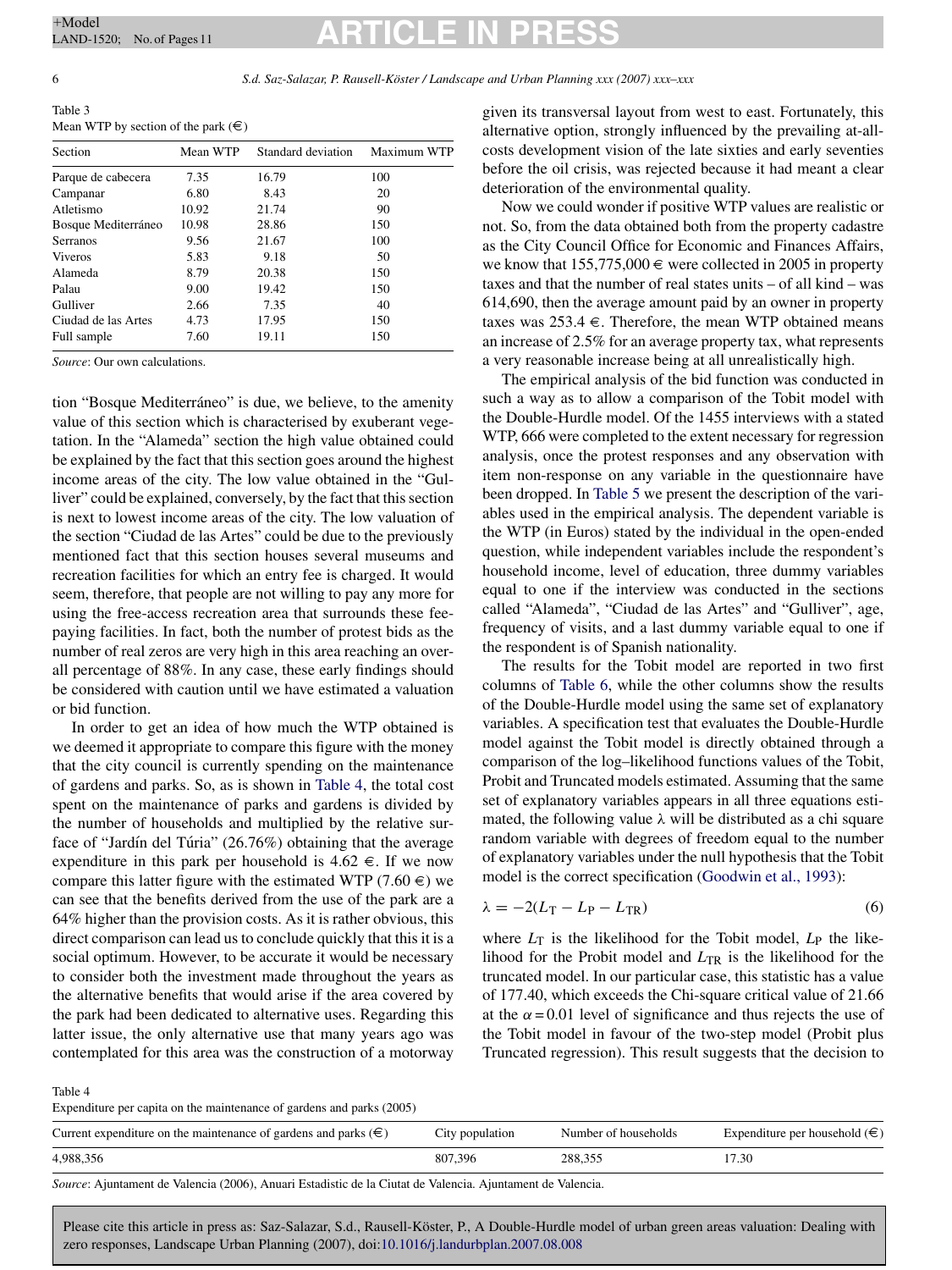#### *S.d. Saz-Salazar, P. Rausell-K ¨oster / Landscape and Urban Planning xxx (2007) xxx–xxx* 7

<span id="page-6-0"></span>

| Table 5 |                                          |  |
|---------|------------------------------------------|--|
|         | Description of the explanatory variables |  |

| Variable         | Description                                                                                                                                  | Rationale                                                                            |
|------------------|----------------------------------------------------------------------------------------------------------------------------------------------|--------------------------------------------------------------------------------------|
| <b>INCOME</b>    | Respondent's household monthly income after taxes in four<br>different intervals ranging from 0 to 3000 $\in$                                | WTP for recreation tends to rise with income                                         |
| <b>EDUCATION</b> | Respondent's formal education completed in five different<br>intervals ranging from secondary education to higher<br>education at university | Education tends to be positively correlated with environmentalism                    |
| <b>CABECERA</b>  | Dummy variable equal to one if the interview was conducted<br>in the section called "Parque de Cabecera"                                     | Stated WTP may depend on the section of the park were the interview<br>was conducted |
| <b>GULLIVER</b>  | Dummy variable equal to one if the interview was conducted<br>in the section called "Gulliver"                                               | Stated WTP may depend on the section of the park were the interview<br>was conducted |
| <b>CIUDAD</b>    | Dummy variable equal to one if the interview was conducted<br>in the section called "Ciudad de las Artes"                                    | Stated WTP may depend on the section of the park were the interview<br>was conducted |
| AGE              | Respondent's age                                                                                                                             | Attitudes towards parks may be correlated with age                                   |
| <b>FREQUENT</b>  | Dummy variable equal to one if the respondent visits the park<br>more than five times per month                                              | The higher is the frequency of visits the higher is the stated WTP                   |
| <b>SPANISH</b>   | Dummy variable equal to one if the respondent's nationality<br>is Spanish                                                                    | Stated WTP may depend on respondent's nationality                                    |

state a positive value (participate or not participate in the market) and the decision about how much to pay (the degree of support) appear to be governed by different processes, making the Tobit model inappropriate to explain why some respondents state a zero value. Marginal effects of changing the explanatory variables on the continued bid levels for the Tobit and truncated models are evaluated at the mean of the explanatory variables, while in the case of the Probit model the marginal effects show the effects of changing the explanatory variables on the probability of participating or not in the market also evaluated at the mean values of the explanatory variables.

The Tobit model indicates that willingness to pay is significantly and positively influenced by income, as was expected. The construction of an equation that predicts WTP for the good with reasonable explanatory power and coefficients with the expected signs provides evidence for the proposition that the survey has measured the intended construct ([Carson, 2000; Bishop et al.,](#page-9-0) [1995\).](#page-9-0) The partial derivate for this variable suggests that will-

| Table 6 |                                        |
|---------|----------------------------------------|
|         | Tobit model versus Double-Hurdle model |

ingness to pay rises by 2.56  $\in$  for each additional increase in the INCOME intervals. Likewise, EDUCATION is positively related to willingness to pay, and each education level completed increases willingness to pay by  $1.26 \in$ .

The relationship between willingness to pay and the section of the park where the interview was conducted has been addressed by taking into consideration only the variables that were significant at the 0.10 level or above. As a result, we only have three significant variables in our models. The results obtained show that if the interview was conducted in the "Parque de Cabecera", "Ciudad de las Artes" and "Gulliver" sections the willingness to pay is, respectively,  $4.08 \in 7.52 \in \text{and } 7.51 \in \text{lower than the}$ values reported in the sections omitted in the regression. These results are consonant with the prior findings shown in [Table 3,](#page-5-0) where at least two of these three sections exhibit values clearly under the mean willingness to pay.

The AGE variable shows a positive relationship to willingness to pay in such a way that each additional year increases

|                  | Tobit analysis     |                    |                     | Double-Hurdle analysis |                        |                    |
|------------------|--------------------|--------------------|---------------------|------------------------|------------------------|--------------------|
|                  | Tobit coefficients | Marginal effects   | Probit coefficients | Marginal effects       | Truncated coefficients | Marginal effects   |
| <b>CONSTANT</b>  | $-38.6998(-4.94)$  | $-13.4205(-5.267)$ | $-1.2510(-5.345)$   | $-0.4735(-5.455)$      | $-408.2627(-4.511)$    | $-22.1831(-4.511)$ |
| <b>INCOME</b>    | 7.4056 (4.181)     | 2.5688(4.190)      | 0.2068(3.753)       | 0.0782(3.756)          | 45.3039 (3.180)        | 2.4616(3.180)      |
| <b>EDUCATION</b> | 3.6252(2.984)      | 1.2670 (2.998)     | 0.1351(3.527)       | 0.0511(3.532)          | $-2.2695(-0.200)$      | $-0.1233(-0.200)$  |
| <b>CABECERA</b>  | $-11.7854(-1.969)$ | $-4.0880(-1.973)$  | $-0.4510(-2.462)$   | $-0.1707(-2.463)$      | 31.1564 (0.462)        | 1.6928(0.462)      |
| <b>CIUDAD</b>    | $-21.6995(-4.569)$ | $-7.5270(-4.634)$  | $-0.7485(-5.228)$   | $-0.2833(-5.249)$      | $-17.7060(-0451)$      | $-0.9620(-0451)$   |
| <b>GULLIVER</b>  | $-21.6651(-2.592)$ | $-7.5151(-2.602)$  | $-0.6507(-2.607)$   | $-0.2463(-2.609)$      | $-72.5995(-1.600)$     | $-3.9447(-1.600)$  |
| AGE              | 0.2906(2.710)      | 0.1008(2.711)      | 0.0080(2.449)       | 0.0030(2.449)          | 3.1317 (2.887)         | 0.1701(2.887)      |
| <b>FREQUENT</b>  | $-9.2096(-2.163)$  | $-3.1946(-2.168)$  | $-0.3609(-2.758)$   | $-0.1366(-2.759)$      | $-13.4887(-0.302)$     | $-0.7329(-0.302)$  |
| <b>SPANISH</b>   | $-9.0313(-1.972)$  | $-3.1327(-1.965)$  | $-0.0351(-0.242)$   | $-0.0133(-0.242)$      | $-98.9184(-2.061)$     | $-5.3747(-2.061)$  |
| $\sigma$         | 34.95              |                    |                     |                        | 74.54                  |                    |
| $Log-L$          | $-1514.512$        |                    | $-418.1960$         |                        | $-1007.614$            |                    |
| Pseudo $R^2$     |                    |                    | 0.1766              |                        |                        |                    |
|                  |                    |                    |                     |                        |                        |                    |

 $\chi^2$  test Double-Hurdle versus Tobit,  $\lambda = 177.40 > \chi^2(9) = 21.66$ 

*Note: t*-Values are shown in parenthesis. The Pseudo  $R^2$  computed is that proposed by [Veall and Zimmermann \(1992\).](#page-10-0)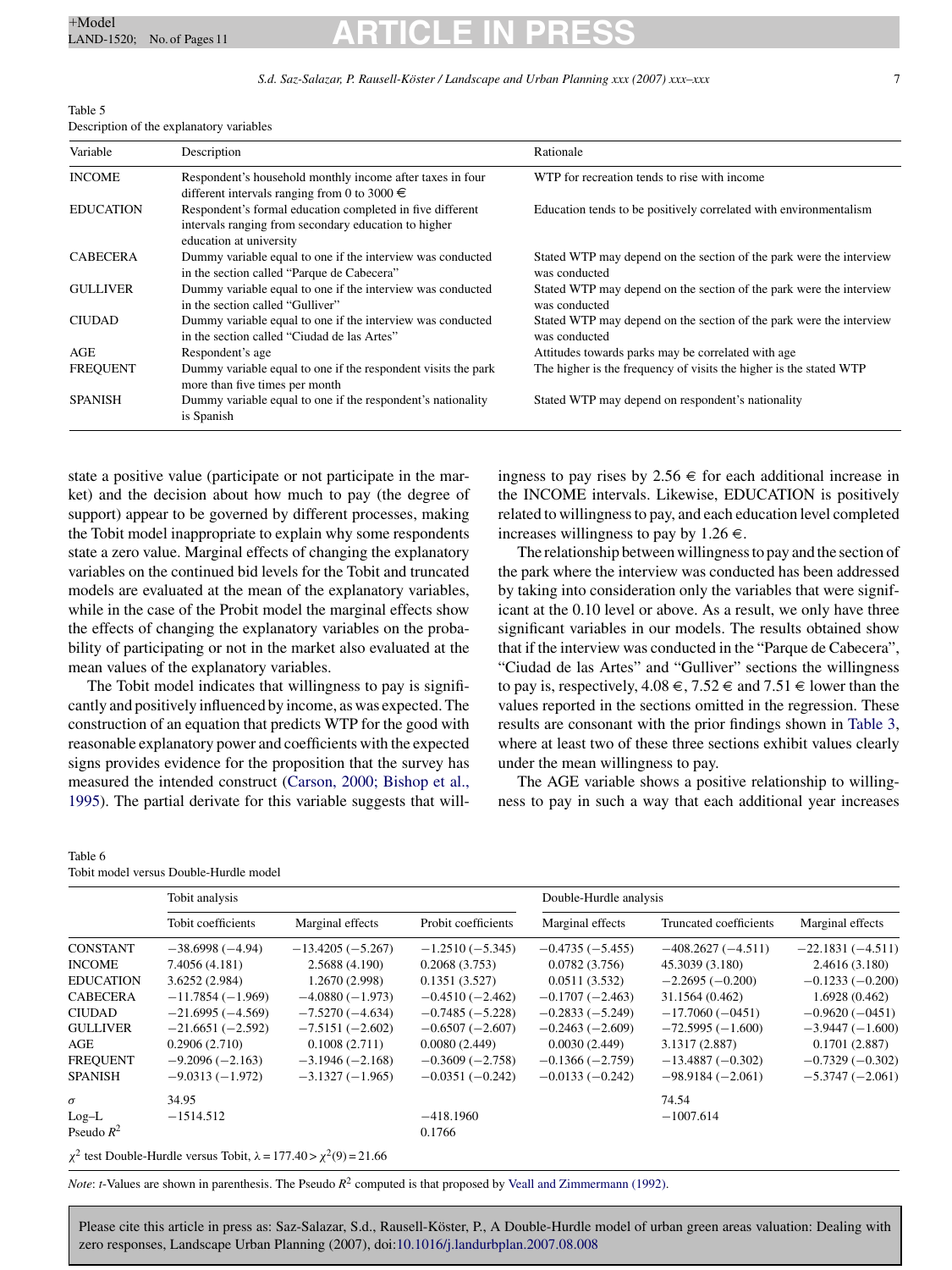willingness to pay by only  $0.01 \in$ . Another interesting result is that the higher the frequency of visits to the park, the lower the visitor's willingness to pay. In fact, the coefficient of the FREQUENT variable shows that these individuals have a willingness to pay 3.19  $\in$  less than individuals who visit the park less frequently. It seems logical that the higher the number of visits is the lower is the utility received by each visit. Willingness to pay, therefore, is also lower. However, this result deserves more attention. In fact, if the payment vehicle considered is an annual increase in the property taxes paid by each household, it seems reasonable that the higher is the use of the park, and hence the benefits obtained from it, the higher should be the WTP. So, the correct sign expected by this variable in this particular case should be positive instead the negative one obtained.

Finally, the negative sign of the SPANISH variable shows that non-residents in Spain are more willing to pay than the Spaniards. In particular, if the respondent is a Spaniard his willingness to pay is  $3.12 \in$  lower than in the case of non-Spanish visitors. This result also deserves a further explanation since it could be misleading. We said in the previous sections of the paper, that the "Ciudad de las Artes" area receives the majority of the foreign visitors and now, once the bid function has been estimated, we can deduce from the interpretation of the variable SPANISH that precisely foreign visitors exhibit a higher WTP than Spanish visitors. So, it seems that this interpretation is in contradiction with the sign of the variable CIUDAD that is precisely showing that in this area the WTP is lower than in the rest of areas considered in the survey study. Given that protest responses were dropped when the bid function was estimated, as is usual in contingent valuation studies, the lower WTP of this area only could be explained by the fact that it exhibited a higher rate of genuine zero responses than the rest of areas analysed. Indeed, the percentage of genuine zeros in this area is the highest one of all of them, reaching a 40% while for the whole sample is ten percentage points lower. Besides, if we now distinguish between residents and non-residents in Valencia, we can see that in this section of the park those who gave a genuine zero response were mainly residents in Valencia (75%) against non-residents that account for only a 25%.

Given that from the available information, it seems that location and income could be highly correlated leading to econometric problems if both variables are included simultaneously in the estimated equation, we have considered advisable to check the problem of multicollinearity. The corresponding correlation

matrix is reported in Table 7 and, from its observation, we can conclude, in general, that multicollinearity is not a serious problem and, in particular, that there is not apparent relationship between income and each one of the three location variables considered.

As mentioned above, the test performed rejected the restrictions implicit in the Tobit model in favour of the two-step model that relates the enter/non-enter decision with the continuous willingness to pay stated in the open-ended question. The Probit coefficients estimated, and the implied marginal effects, are contained in the third and fourth columns of [Table 6,](#page-6-0) respectively, while the last two columns contain those coefficients that relate to the Truncated model. The decision to enter the market or not is explained by the same set of variables as in the Tobit model. However, in this case the SPANISH variable, although exhibiting the same sign, is not significant. The marginal probability results (fourth column) indicate that the probability of entering the market rises by 7.8% for each additional increase in income intervals. Likewise, each additional education level completed raises this probability by 1.3%. However, if the interview was conducted in some of the three sections of the park considered, the probability of entering the market decreases sharply. As in the Tobit model, another interesting, and unexpected, result is that the higher the number of visits is, the lower is the probability of accepting to pay a positive amount. In fact, those individuals defined as frequent visitors are 13.6% less likely to be willing to pay. The effect of each additional year of age on the probability of entering the market is the lowest: only a 0.3%.

In the Double-Hurdle model, the Truncated model estimated shows, once the respondent has decided to participate in the market, the stated degree of support given by those individuals with a positive willingness to pay. In contrast with the Tobit model, the fifth column shows that the variables representing the different sections of the park, the level of education, and the frequency of visits are not significant. However, the remaining variables are significant, and, more importantly, the main variable, INCOME, is highly significant and exhibits the expected sign according to economic theory. In particular, the marginal effects show that each additional income level increases the willingness to pay by 2.46  $\in$ , a result that is very similar to the one obtained in the Tobit model since the coefficients are almost identical in value. Regarding the nationality, if the respondent interviewed had Spanish nationality this fact decreased willingness to pay by  $5.37 \in \mathbf{while}$  in the Tobit model the effect was also negative but smaller.

| Table 7 |                        |  |
|---------|------------------------|--|
|         | The correlation matrix |  |

| Variable         | <b>INCOME</b> | <b>EDUCATION</b> | <b>CABECERA</b> | <b>CIUDAD</b> | <b>GULLIVER</b> | AGE      | <b>FREQUENT</b> | <b>SPANISH</b> |
|------------------|---------------|------------------|-----------------|---------------|-----------------|----------|-----------------|----------------|
| <b>INCOME</b>    | 1.00000       |                  |                 |               |                 |          |                 |                |
| <b>EDUCATION</b> | 0.23341       | .00000           |                 |               |                 |          |                 |                |
| <b>CABECERA</b>  | $-0.07139$    | 0.03561          | 1.00000         |               |                 |          |                 |                |
| <b>CIUDAD</b>    | 0.02821       | $-0.02668$       | $-0.15050$      | 1.00000       |                 |          |                 |                |
| <b>GULLIVER</b>  | 0.09370       | $-0.09219$       | $-0.07320$      | $-0.11070$    | 1.00000         |          |                 |                |
| AGE              | $-0.05541$    | $-0.14601$       | 0.07167         | 0.00641       | $-0.02895$      | 1.00000  |                 |                |
| <b>FREQUENT</b>  | $-0.02965$    | $-0.04478$       | $-0.05396$      | $-0.13248$    | 0.01837         | 0.09671  | 1.00000         |                |
| <b>SPANISH</b>   | 0.24077       | $-0.02309$       | 0.02264         | $-0.10070$    | 0.07074         | 0.014884 | 0.01220         | 1.00000        |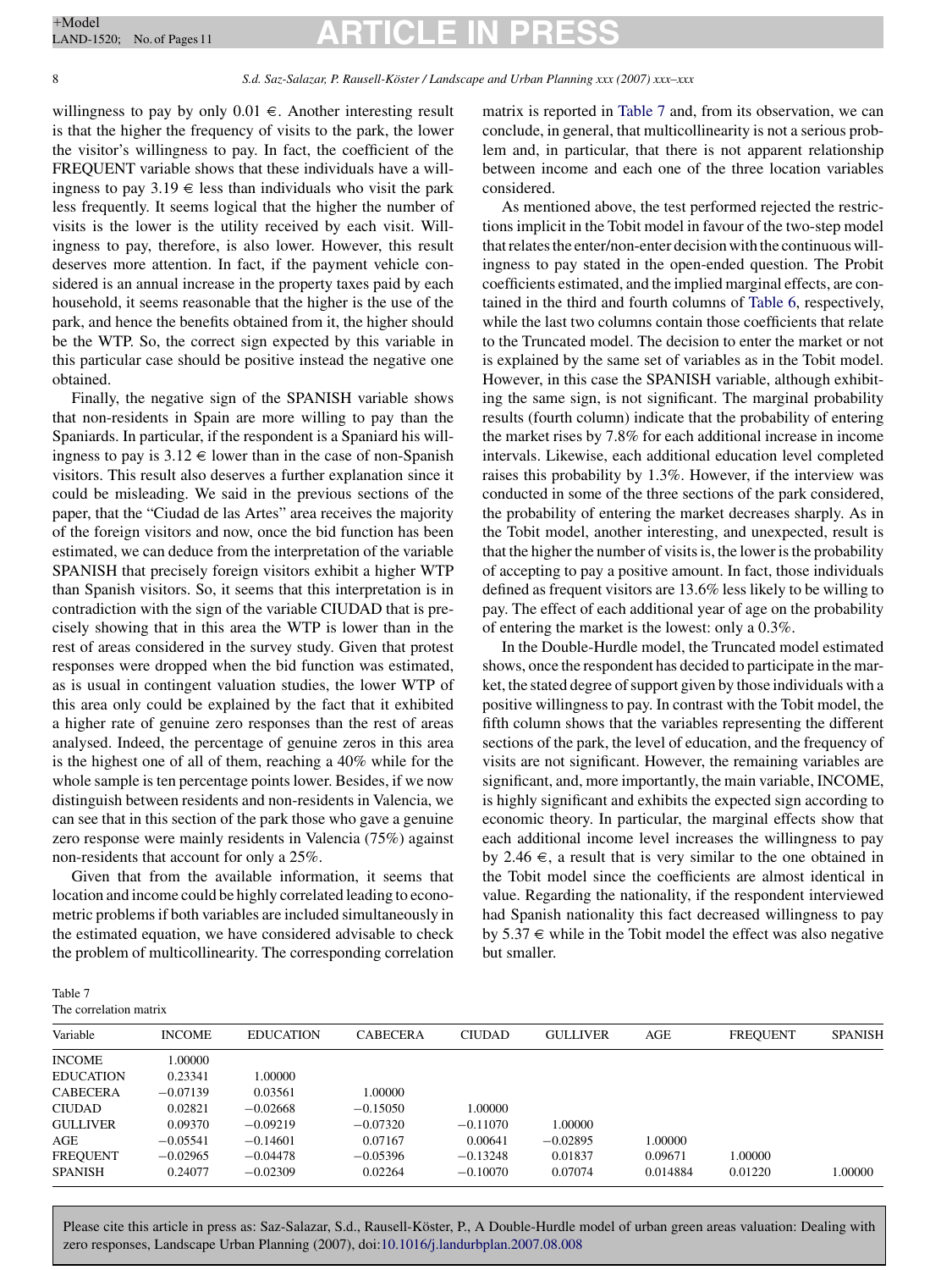## **6. Aggregation**

Our purpose here is to show the utility of the contingent valuation method in decision-making. Therefore, we want to estimate the social benefits arising from the use of this park by the citizens of Valencia. Although the contingent valuation method allows us to capture more values than the indirect methods, we think that considering how the valuation question was worded, we are capturing mainly use values although the respondent may have other benefits in mind when responding the valuation question.

So, given that the payment vehicle used was an annual increase in the current real state tax paid by owners, aggregation must be made on a per capita basis and by flat owners. According to INE (Spanish National Statistics Institute) data the average size of a family in Valencia is 2.80 people. If we divide the population of Valencia by this figure, we arrive at a figure of 288,355 for the number of families living in Valencia (see Table 8). If we know multiply the mean WTP obtained (7.60  $\in$  ) by the number of families we can conclude that the social benefits derived from the use of this park are equivalent to  $2,191,498 \in$  per year. In the same way, instead of the number of families we could use the number of houses in Valencia that, according to INE data, amounts to 390,609 houses. So, if again we multiply this figure by the mean WTP the social benefits will be equivalent to  $2,803,032 \in$ , a figure that is higher than the previous one.

Let us now suppose that the park is expected to have a useful life of 25 years, and following [Almansa and Requena \(2007\)](#page-9-0) let us assume a discount rate between 1 and 3% considering the long-term nature of many environmental benefits as is the case here. In this respect, is necessary to say that apart from the recreational benefits that a park offers to its visitors, the presence of trees and vegetation can play an important role in reducing air pollution, thus affecting not only the welfare of the current generation but also that of the future generations. Therefore, the received view is that a lower discount rate for the longer term should be used. The main rationale for declining long-term discount rates stems from uncertainty about the future ([Weitzman, 1998, 2001\).](#page-10-0) So, when we consider the number of families, the net present value (NPV) of the expected social benefits ranges from a maximum value of 48.2 million  $\in$  if we apply a discount rate of 1% and a minimum value of 38.1 million  $\epsilon$  if the discount rate considered is 3%. And, if we consider again the number of houses, the net present value of the expected social benefits ranges from a maximum value of 61.7 million  $\epsilon$  if we apply a discount rate of 1% and a minimum value of

Table 8 Estimation of the social benefits

| Population of Valencia                                                                        | 807,396    |            |
|-----------------------------------------------------------------------------------------------|------------|------------|
| Number of families                                                                            | 288,355    |            |
| Number of houses                                                                              |            | 390,609    |
| Mean WTP $(\in)$                                                                              | 7.60       | 7.60       |
| Annual social benefits $(\epsilon)$                                                           | 2,191,498  | 2,803,032  |
| Expected social benefits assuming a period                                                    | 48.263.701 | 61,731,610 |
| of 25 years and a discount rate of 1% ( $\in$ )                                               |            |            |
| Expected social benefits assuming a period<br>of 25 years and a discount rate of 3% ( $\in$ ) | 38,160,878 | 48,809,610 |
|                                                                                               |            |            |

*Source*: Our own calculations and INE data.

48.8 million  $\in$  if the discount rate considered is 3%. In any case, these figures must be considered with caution because they are an approximation, obtained taken some assumptions, to the real value of the social benefits arising from this park.

## **7. Discussion**

This survey research was specifically designated to accomplish the main goal of determining how people value green areas in urban environments. Although this topic has been addressed profusely in the literature, as it has been shown in the introduction section, we believe that our contribution is significant at least in three aspects. First, these valuation studies must be assessed in the specific context in which they are conducted. Therefore, in a context as the Spanish society characterised by a low degree of public participation in public decisions [\(Saz and](#page-9-0) García-Menéndez, 2003), we think that this kind of survey studies, and the information that they provide, have an important relevance for decision-making. Second, besides the estimation of the social benefits that stem from the recreational use of this park, we also dealt with the issue of zero responses by applying a Double-Hurdle model. While the use of Tobit models for analysing WTP – in open-ended contingent valuation studies – is a common phenomenon in the literature, we cannot say the same about the Double-Hurdle model. This latter, has a clear advantage over the former: it accounts for the two decisions taken by the respondent (participate/non-participate in the market and the amount his is willing to pay). And third, an attempt was made to analyse the relationship between WTP and the section of the park where the interview was conducted. The results obtained show that depending of the uses of each section and the kind of people that visit it, the WTP is different. Besides, another interesting finding is that non-residents in Spain show a higher WTP than the Spanish visitors. Given the cultural differences between both groups, this result seems to confirm the idea advanced by Tyrväinen et al. (2007) when they say that the demand for various green areas qualities is culturally dependent.

### **8. Conclusions**

In this paper the CVM has been applied to measure the nonmarket benefits arising mainly from the use of an urban park in a big city. Given public awareness about the role played by parks and open spaces in promoting public well-being in urban areas, there is an increasing need to provide local authorities with valuable information that can be used in decision-making, as is the case under consideration. Assuming a useful life for the park of 25 years a conservative estimate of the present value of the expected social benefits ranges from a minimum value of 38.1 million  $\epsilon$  if the discount rate considered is 3%, and a maximum value of 61.7 million  $\epsilon$  if we apply a discount rate of 1%.

Our CVM estimate of non-market benefits has passed some minimal test of theoretical validity although we are aware that this survey method has some flows, as any economic methodology. Our results show with reasonable explanatory power that WTP increases with income and education as expected. They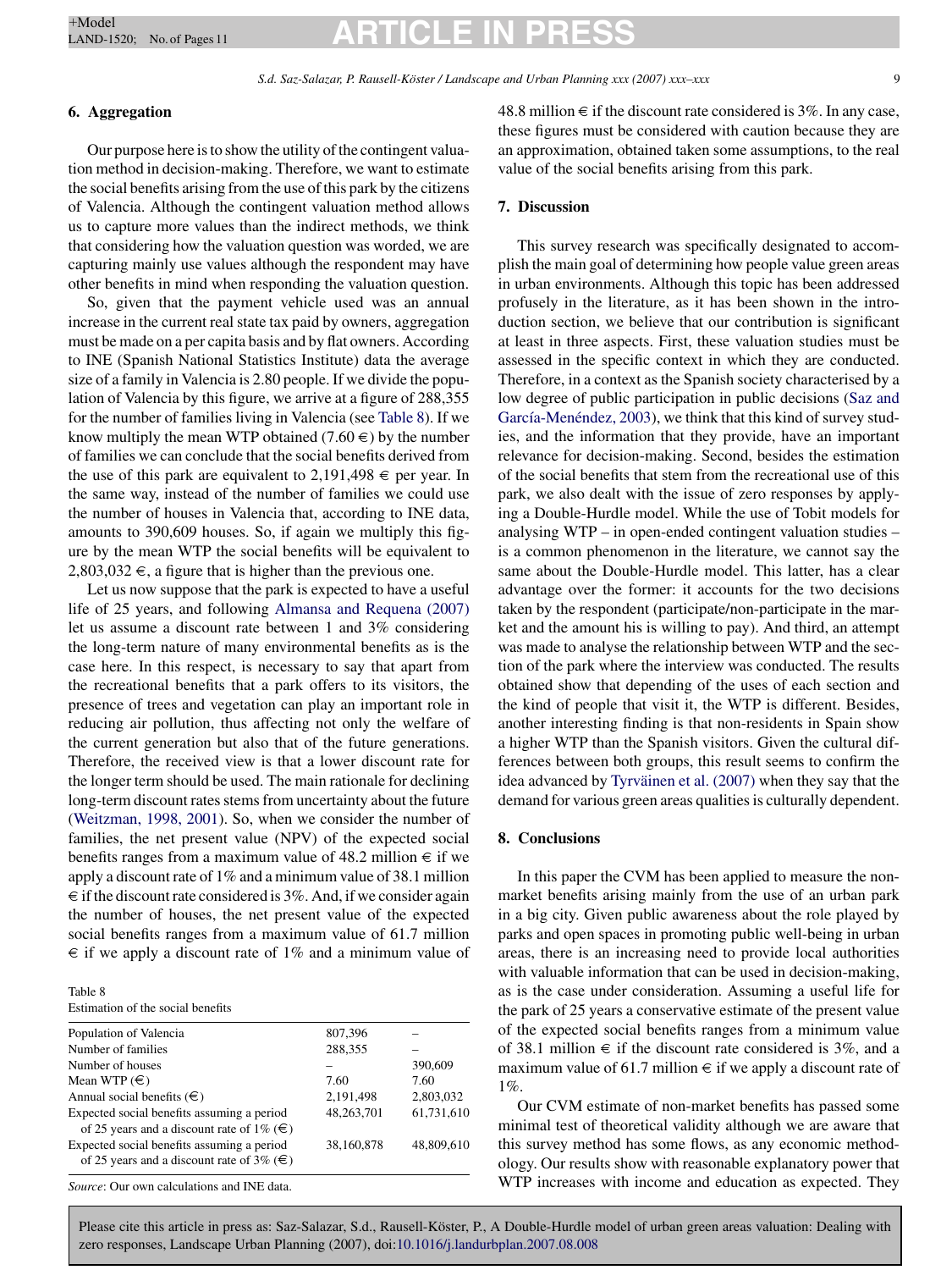# <span id="page-9-0"></span><sup>+Model</sup><br>LAND 1520: No of Page 11 ARTICLE IN

#### 10 *S.d. Saz-Salazar, P. Rausell-Köster / Landscape and Urban Planning xxx (2007) xxx–xxx*

also show that WTP varies depending on which section of the park the interview was conducted in. This result is apparently explained by the different facilities offered by each section, and also by the income level of the adjacent areas.

Apart from the simple estimation of WTP and its determinants, we have dealt with the problem of zero bids in open-ended contingent valuation surveys. The specification test performed has strongly rejected the Tobit model in favour of the more flexible Double-Hurdle model. This latter model indicates that the set of explanatory variables considered influences the participate/non-participate decision in a different manner than the decision about how much the individual is willing to pay.

#### **Acknowledgements**

The authors are especially grateful to the anonymous reviewers for their helping and encouraging comments on the earlier draft of this manuscript.

#### **References**

- Almansa Sáez, C., Calatrava Requena, J., 2007. Reconciling sustainability and discounting in cost benefit analysis: a methodological proposal. Ecol. Econ. 60, 712–725.
- Alvarez-Farizo, B., Hanley, N., Wright, R.E., MacMillan, D., 1999. Estimating the benefits of agri-environmental policy: econometric issues in open ended contingent valuation studies. J. Environ. Plan. Manage. 42, 23–43.
- Arrow, K., Solow, R., Portney, P.P., Leamer, E.E., Radner, R., Schuman, H., 1993. Report of the national oceanic and atmospheric administration panel on contingent valuation. Fed. Register 58, 4602–4614.
- Barreiro, J., Sánchez, M., Viladrich-Grau, M., 2005. How much are pople willing to pay for silence? A contingent valuation study. Appl. Econ. 37, 1233–1246.
- Bateman, I.J., Cole, M.A., Georgiu, S., Hadley, D.J., 2006. Comparing contingent valuation and contingent ranking: a case study considering the benefits of urban river quality improvements. J. Environ. Manage. 79, 221–231.
- Bateman, I.J., Lovett, A.A., Brainard, J.S., 2003. Applied Environmental Economics: A GIS Approach to Cost–Benefit Analysis. Cambridge University Press, Cambridge.
- Bengochea, A., 2003. A hedonic valuation of urban green areas. Land. Urban Plan. 66, 35–41.
- Berrens, R.P., 2000. Reluctant respondents and contingent valuation surveys. Appl. Econ. Lett. 7, 263–266.
- Bishop, R.C., Champ, P.A., Mullarkey, D.J., 1995. Contingent valuation. In: Bromley, D.W. (Ed.), The Handbook of Environmental Economics. Blacwell, Cambridge, pp. 626–654.
- Bolitzer, B., Netusil, N.R., 2000. The impact of open spaces on property values in Portland, Oregon. J. Environ. Manage. 59, 185–193.
- Breffel, W.S., Morey, E.R., Lodder, T.S., 1998. Using contingent valuation to estimate a neighbourhood's willingness to pay to preserve undeveloped urban land. Urban Stud. 35, 715–727.
- Carson, R.T., 1991. Constructed markets. In: Braden, J.B., Kolstad, C.D. (Eds.), Measuring the Demand for Environmental Quality. North Holland, Amsterdam.
- Carson, R.T., 1998. Valuation of tropical rainforest: philosophical and practical issues in the use of contingent valuation. Ecol. Econ. 24, 15–29.
- Carson, R.T., 2000. Contingent valuation: a user's guide. Environ. Sci. Technol. 34, 1413–1418.
- Chiesura, A., 2004. The role of urban parks for the sustainable city. Land. Urban Plan. 68, 129–138.
- Cragg, J., 1971. Some statistical models for limited dependent variables with application to the demand for durable goods. Econometrica 39, 829–844.
- Damigos, D., Kaliampakos, D., 2003. Assesing the benefits of reclaiming urban quarries: ACVM analysis. Land. Urban Plan. 64, 249–258.
- Diamond, P.A., 1996. Testing the internal consistency of contingent valuation surveys. J. Environ. Econ. Manage. 30, 337–347.
- Diamond, P.A., Hausman, J.A., 1993. On contingent valuation measurement of nonuse values. In: Hausman, J.A. (Ed.), Contingent Valuation: A Critical Assessment. North-Holland, Amsterdam, pp. 3–38.
- Diamond, P.A., Hausman, J.A., 1994. Contingent valuation: is some number better than no number? J. Econ. Perspect. 8, 45–64.
- Din, A., Hoesli, M., Bender, A., 2001. Environmental variables and real state prices. Urban Stud. 38, 1989–2000.
- Freeman, A.M., 1993. The Measurement of Environmental and Resource Values: Theory and Methods. Resources for the Future, Washington DC.
- Geoghegan, J., 2002. The value of open spaces in residential land use. Land Use Policy 19, 91–98.
- Goodwin, B.K., Offenbach, L., Cable, T.T., Cook, P.S., 1993. Discrete/continuous contingent valuation of private hunting access in Kansas. J. Environ. Manage. 39, 1–12.
- Halstead, J.M., Lindsay, B.E., Brown, C.M., 1991. Use of the Tobit model in contingent valuation: experimental evidence from the Pemigewasset Wilderness Area. J. Environ. Manage. 33, 78–89.
- Hausman, J. (Ed.), 1993. Contingent Valuation: A Critical Assessment. North-Holland, Amsterdam.
- Hobden, D.W., Laughton, G.E., Morgan, K.E., 2004. Green space borders—a tangible benefit? Evidence from four neighbourhoods in Surrey, British Columbia, 1980–2001. Land Use Policy 21, 129–138.
- Jim, C.Y., Chen, W.Y., 2006a. Impacts of urban environmental elements on residential housing prices in Guangzhou (China). Land. Urban Plan. 78, 422–434.
- Jim, C.Y., Chen, W.Y., 2006b. Recreation-amenity use and contingent valuation of urban greenspaces in Guangzhou, China. Land. Urban Plan. 75, 81–96.
- Johansson, P.-O., 1993. Cost–Benefit Analysis of Environmental Change. Cambridge University Press, Cambridge.
- Johnson, B.K., Whitehead, J.C., 2000. Value of public goods from sports stadiums: the CVM approach. Contemp. Econ. Policy 18, 48–58.
- Kriström, B., 1997. Spike models in contingent valuation. Am. J. Agric. Econ. 79, 1013–1023.
- Loomis, J., Rameker, V., Seidl, A., 2004. A hedonic model of public market transactions for open space protection. J. Environ. Plan. Manage. 47, 83–96.
- Luttik, J., 2000. The value of trees, water and open space reflected by house prices in the Netherlands. Land. Urban Plan. 48, 161–167.
- Maddala, G.S., 1983. Limited Dependent and Qualitative Variables in Econometrics. Cambridge University Press, New York.
- Mansfield, C., Pattanayak, S.K., McDow, W., McDonald, R., Halpin, P., 2005. Shades of green: measuring the value of urban forests in the housing market. J. For. Econ. 11, 177–199.
- Martínez-Espiñeira, R., 2006. A Box–Cox Double-Hurdle model of wildlife valuation: The citizen's perspective. Ecol. Econ. 58, 192–208.
- Mitchell, R.C., Carson, R.T., 1989. Using Surveys to value Public Goods: The Contingent Valuation Method. Resources for the Future, Washington DC.
- Mitchell, R.C., Carson, R.T., 1995. Current issues in the design, administration, and analysis of contingent valuation survey. In: Johansson, P.O., Kriström, B., Mäller, K.G. (Eds.), Current Issues in Environmental Economics. Manchester University Press.

Palmquist, R.D., 1992. Valuing localised externalities. J. Urban Econ. 31, 59–68.

- Piper, S., Martin, W.E., 2001. Evaluating the accuracy of the benefit transfer method: a rural water supply application in the USA. J. Environ. Manage. 63, 223–235.
- Powe, N.A., Garrod, G.D., Willis, K.G., 1995. Valuation of urban amenities using a hedonic price model. J. Property Res. 12, 137–147.
- Rosen, S., 1974. Hedonic prices and implicit markets: product differentiation in pure competition. J. Polit. Econ. 82, 34–55.
- Saz, S.D., García-Menéndez, L., 2007. Estimating the non-market benefits of an urban park: does proximity matter? Land Use Policy 24, 296–305.
- Saz, S.D., García-Menéndez, L., 2003. The nonmarket benefits of redeveloping dockland areas for recreational purposes: the case of Castellón, Spain. Environ. Plan. A 35, 2115–2129.
- Sherer, P.M., 2006. The Benefits of Urban Parks. Why America Needs More City Parks and Open Space. The Trust for Public Land, San Francisco.